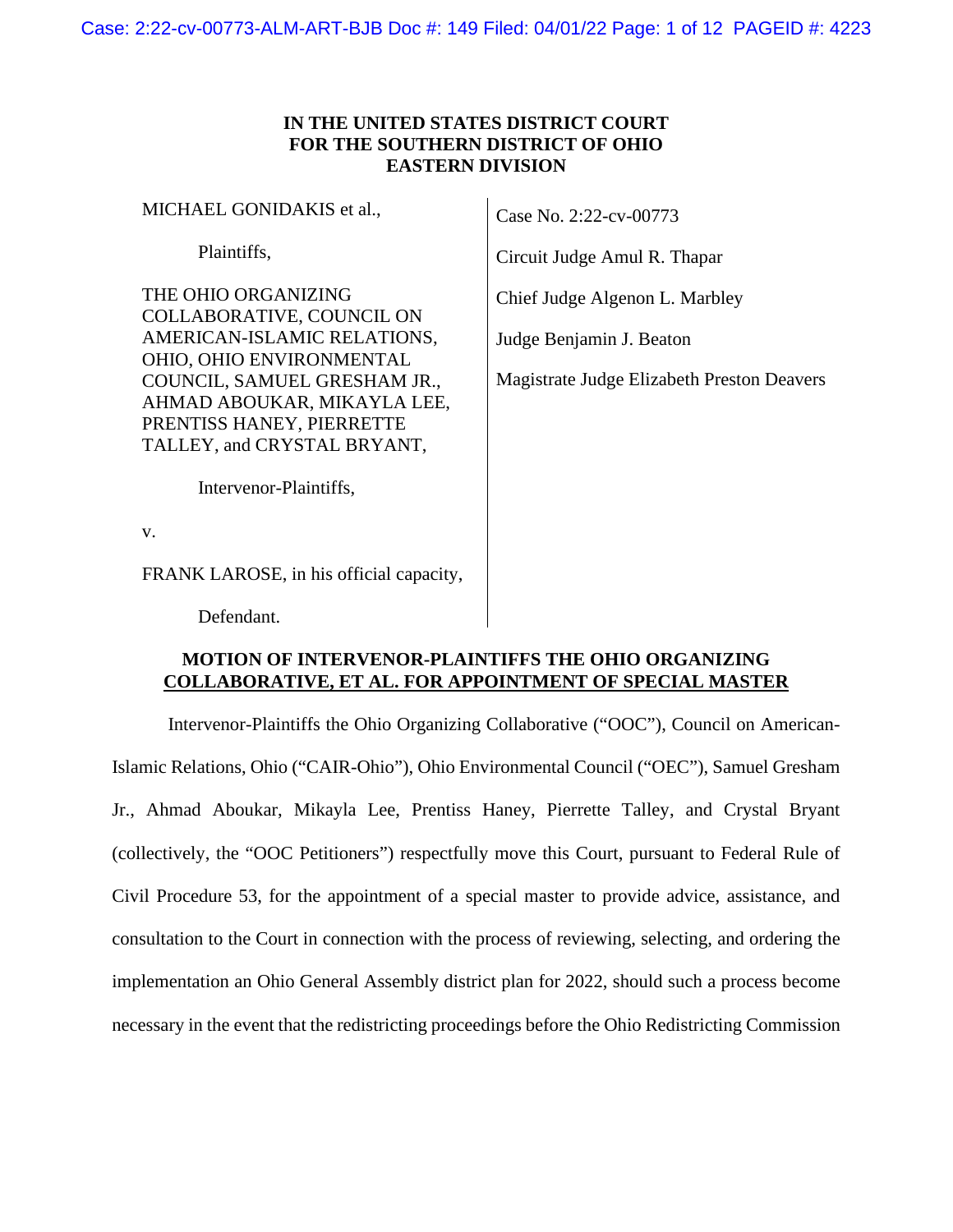and Ohio Supreme Court are unable to adopt a constitutionally-compliant General Assembly map in time for the 2022 election cycle.

WHEREFORE, the OOC Petitioners respectfully request that the Court enter an order directing that:

- (A) A special master shall be appointed pursuant to Federal Rule of Civil Procedure 53 to assist and advise the Court on the redistricting remedy;
- (B) The parties shall submit the names and qualifications of candidates to serve as special master not later than April 6, 2022; and
- (C) The parties shall submit any comments and objections on the possible candidates for special master not later than April 8, 2022.

Dated April 1, 2022

Respectfully submitted,

/s/Christina J. Marshall Christina J. Marshall (Ohio Bar No. 0069963)  *Trial Attorney*  MILLER, CANFIELD, PADDOCK AND STONE, P.L.C. 1100 Superior Avenue E, Suite 1750 Cleveland, OH 44114 (248) 267-3256 marshall@millercanfield.com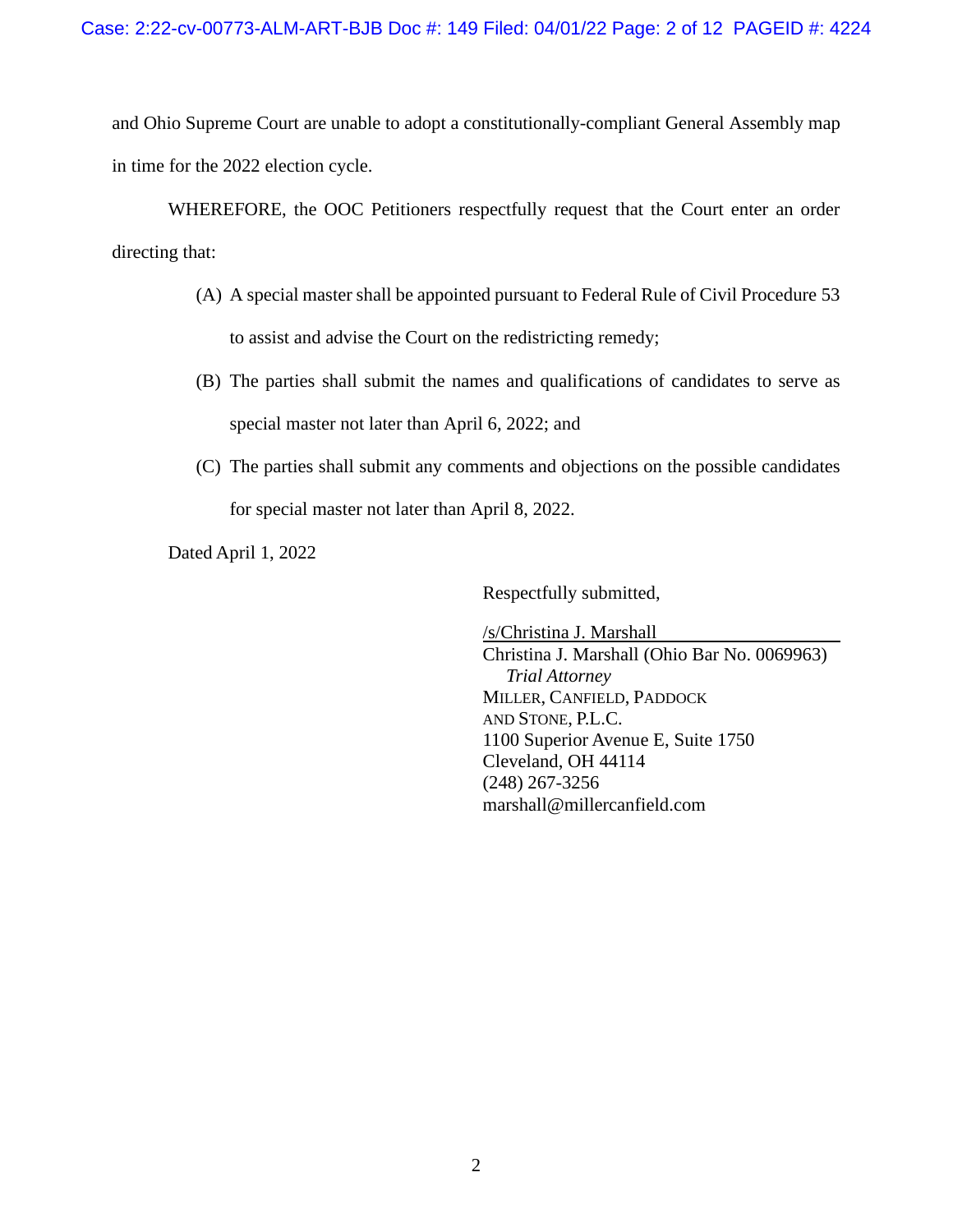Alicia L. Bannon\* Yurij Rudensky (*pro hac vice*) BRENNAN CENTER FOR JUSTICE AT NYU SCHOOL OF LAW 120 Broadway, Suite 1750 New York, NY 10271 Tel: (646) 292-8310 Fax: (212) 463-7308 bannona@brennan.law.nyu.edu rudenskyy@brennan.law.nyu.edu

\**pro hac vice* forthcoming

Peter M. Ellis REED SMITH LLP 10 South Wacker Drive, 40th Floor Chicago, IL 60606 Tel: (312) 207-1000 Fax: (312) 207-6400 pellis@reedsmith.com

Brian A. Sutherland (*pro hac vice*) REED SMITH LLP 101 Second Street, Suite 1800 San Francisco, CA 94105 Tel: (415) 543-8700 Fax: (415) 391-8269 bsutherland@reedsmith.com

Ben R. Fliegel (*pro hac vice*) REED SMITH LLP 355 South Grand Avenue, Suite 2900 Los Angeles, CA 90071 Tel: (213) 457-8000 Fax: (213) 457-8080 bfliegel@reedsmith.com

*Attorneys for Intervenor-Plaintiffs The Ohio Organizing Collaborative, et al.*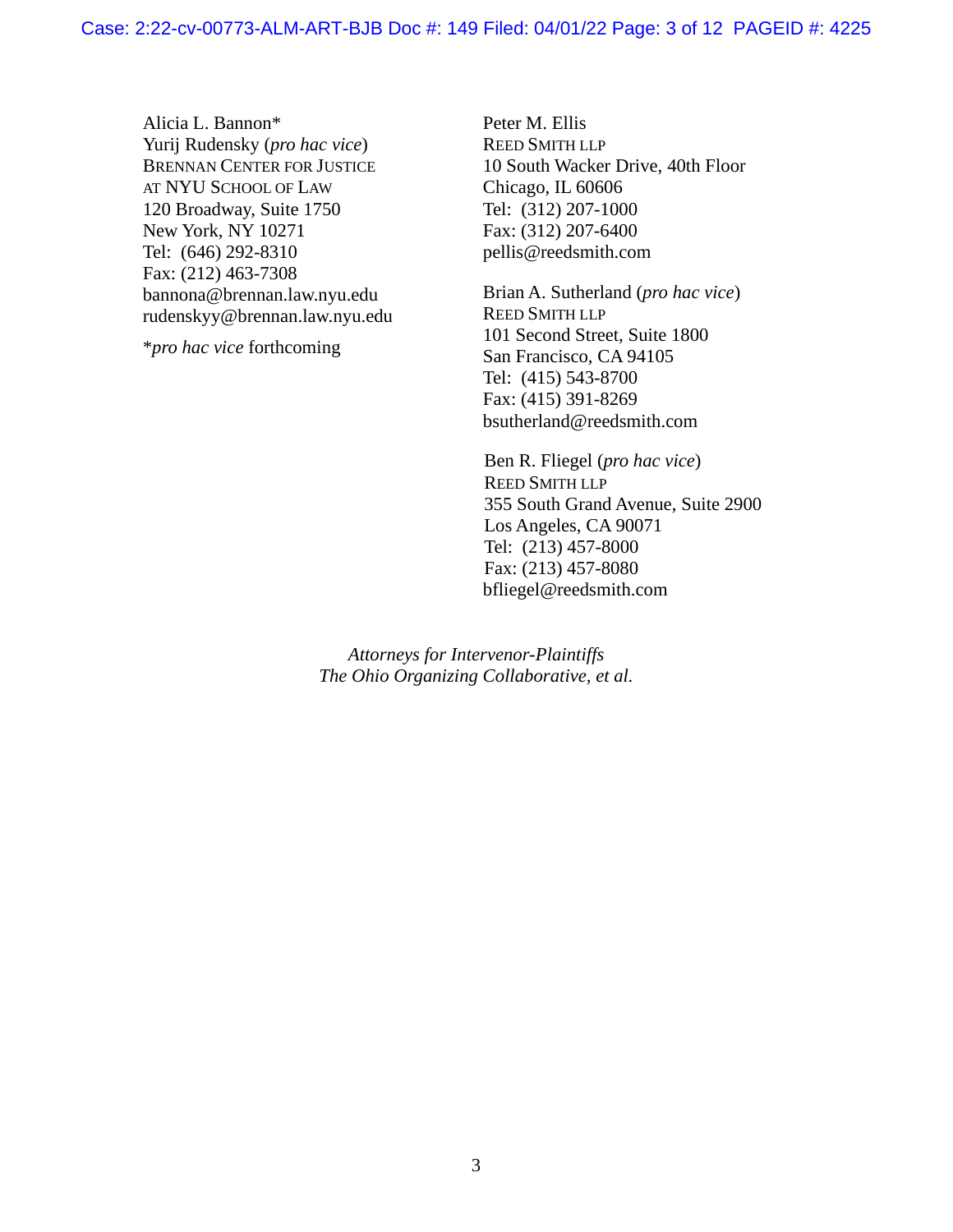# **IN THE UNITED STATES DISTRICT COURT FOR THE SOUTHERN DISTRICT OF OHIO EASTERN DIVISION**

MICHAEL GONIDAKIS et al.,

Plaintiffs,

THE OHIO ORGANIZING COLLABORATIVE, COUNCIL ON AMERICAN-ISLAMIC RELATIONS, OHIO, OHIO ENVIRONMENTAL COUNCIL, SAMUEL GRESHAM JR., AHMAD ABOUKAR, MIKAYLA LEE, PRENTISS HANEY, PIERRETTE TALLEY, and CRYSTAL BRYANT,

Intervenor-Plaintiffs,

v.

FRANK LAROSE, in his official capacity,

Defendant.

# **BRIEF IN SUPPORT OF MOTION OF INTERVENOR-PLAINTIFFS THE OHIO ORGANIZING COLLABORATIVE, ET AL. FOR APPOINTMENT OF SPECIAL MASTER**

Case No. 2:22-cv-00773

Circuit Judge Amul R. Thapar

Chief Judge Algenon L. Marbley

Judge Benjamin J. Beaton

Magistrate Judge Elizabeth Preston Deavers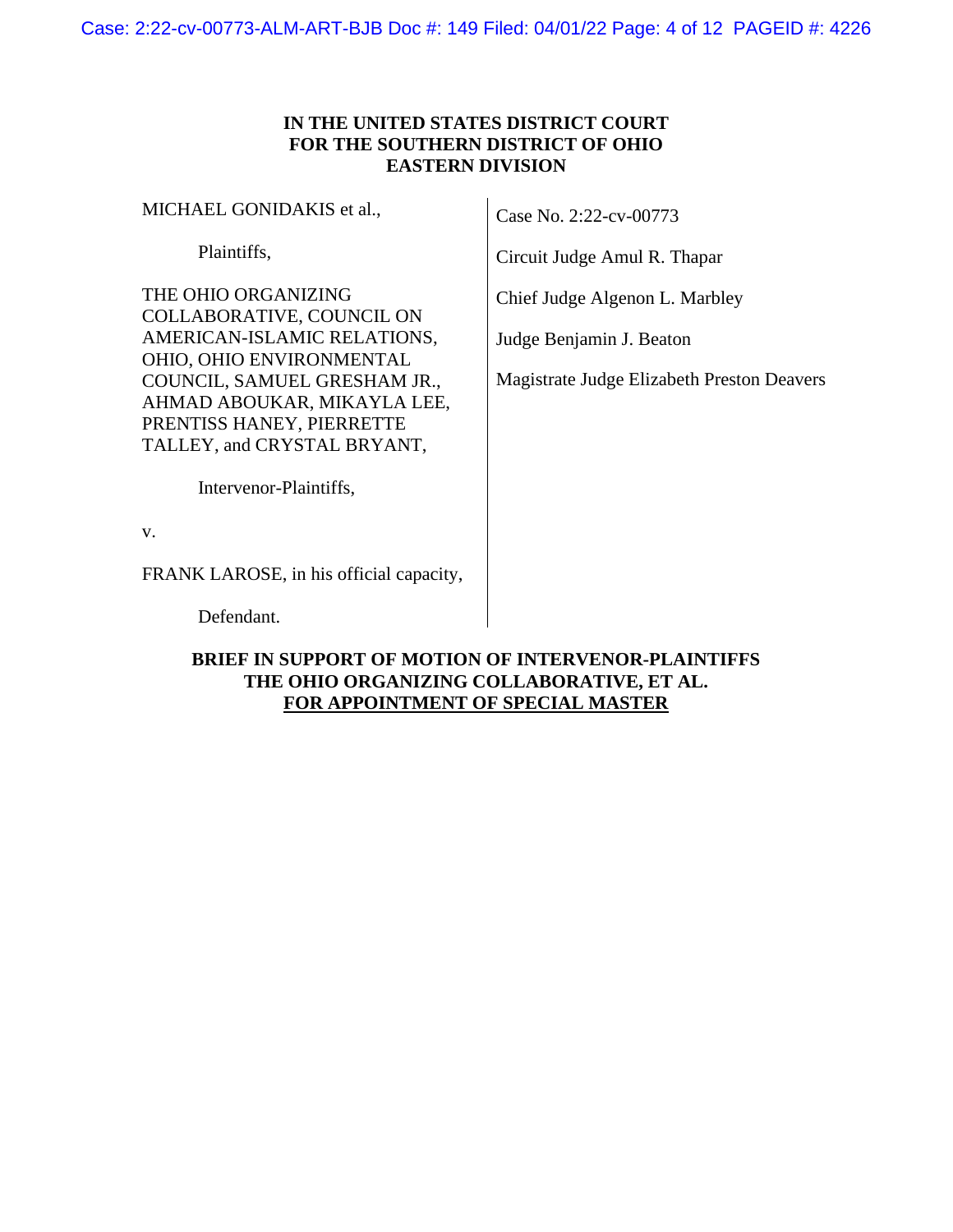## **INTRODUCTION**

The Ohio Supreme Court's process to review the General Assembly district plan adopted by the Ohio Redistricting Commission on March 28 is underway. But time is short. Based on the Secretary of State's representations, a district plan must be in place by April 20 for the State of Ohio to conduct a primary election in August. Given the uncertainty surrounding when the Ohio Supreme Court might rule on the March 28 plan, along with concomitant uncertainty over the next steps toward implementation, the OOC Petitioners understand that parallel proceedings in this Court are necessary to ensure that Ohio has a valid and constitutional plan for the 2022 election.

To that end, the OOC Petitioners respectfully submit that this Court should appoint a special master now. That special master would help this Court evaluate the various proposed General Assembly district plans, if necessary, including the plan that OOC expect to propose with its motion for a preliminary injunction on April 6. Redistricting is a complex and time-sensitive process in the best of times, and evaluating the alternatives submitted by the parties may require specialized knowledge. A special master appointment will position this Court to quickly evaluate and order adoption of a General Assembly plan if and when the time is right.

#### **BACKGROUND**

The OOC Petitioners recognize that the Court is familiar with the background of this case and will not repeat the full history here. As a summary of the recent developments in the state redistricting proceedings, the Ohio Supreme Court struck down the Commission's third plan as unconstitutional on March 16, 2022, and gave the Commission until March 28, 2022 to adopt a constitutionally compliant map. *See League of Women Voters of Ohio v. Ohio Redistricting Comm'n*, 2022-Ohio-789, 2022 WL 803033, --- N.E.3d ----,  $\P$  44-46. The Commission retained two independent map drawers, Douglas Johnson, Ph.D. of National Demographics Corp. and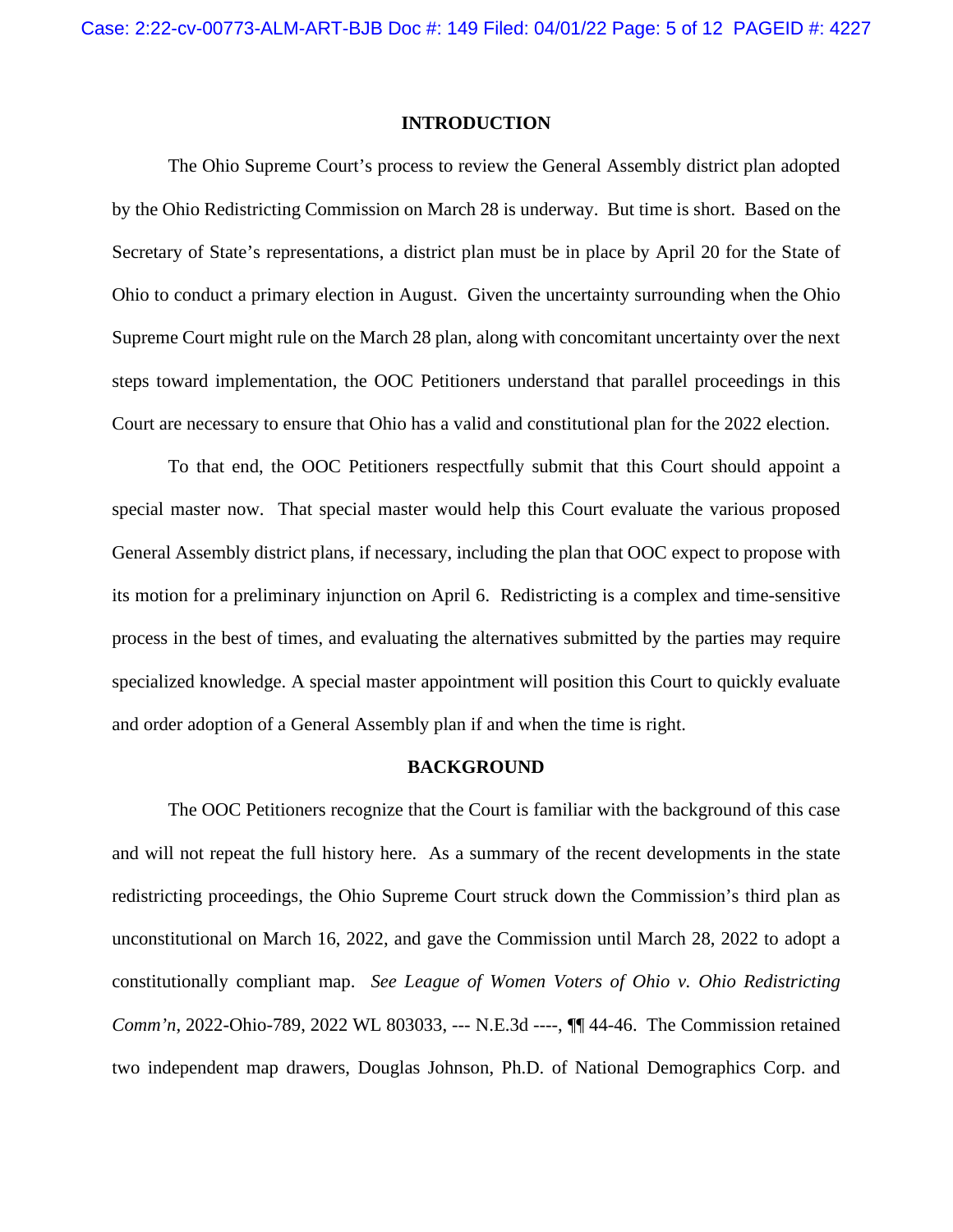Michael McDonald, Ph.D. of the University of Florida, to assist the Commission in drafting a new  $plan.<sup>1</sup>$  $plan.<sup>1</sup>$  $plan.<sup>1</sup>$ 

On March [2](#page-5-1)3, 2022, the Commission adopted a set of ground rules for the map drawers,<sup>2</sup> andmet with the independent map-drawers over the next two days.<sup>3</sup> Drs. Johnson and McDonald spent long days developing and refining an entirely-new district plan leading up to the March 28 deadline.<sup>[4](#page-5-3)</sup> Just as they were on the verge of refining a constitutionally-compliant plan, very late in the evening on March 28, 2022, the Republican members of the Commission introduced a separate map.<sup>[5](#page-5-4)</sup> This new proposed map was based on the third plan that the Ohio Supreme Court already held to be unconstitutional, with only minor deviations.<sup>[6](#page-5-5)</sup> Virtually no time was allotted for the Commissioners to review, and no comments or amendments were permitted.<sup>[7](#page-5-6)</sup> The Commission nevertheless voted four-to-three to approve this plan.<sup>[8](#page-5-7)</sup>

On March 29, 2022, the Bennett Petitioners filed a Renewed Motion for an Order Directing Respondents to Show Cause and Motion to Schedule Contempt Hearing in the Ohio Supreme Court. (ECF No. 134-1). The OOC Petitioners joined in that motion. The same day, Intervenor-

<span id="page-5-0"></span><sup>&</sup>lt;sup>1</sup> https://redistricting.ohio.gov/meetings, March 23, 2022, Minutes ¶ F, Transcript 00:03:59-00:03:26; https://www.wcbe.org/wcbe-news/2022-03-22/redistricting-commission-agrees-toconsultants-for-latest-effort-to-redraw-maps; https://ohiocapitaljournal.com/2022/03/22/ohioredistricting-commission-adds-two-new-mapmakers.

<span id="page-5-1"></span><sup>&</sup>lt;sup>2</sup> https://redistricting.ohio.gov/meetings, March 23, 2022, Minutes  $\P$  J; https://redistricting.ohio.gov/meetings, March 24, 2022, Ground Rules for Map Drawers adopted March 23, 2022.

<span id="page-5-2"></span><sup>&</sup>lt;sup>3</sup> https://redistricting.ohio.gov/meetings, March 24, 2022 video; March 25, 2022 video.

<span id="page-5-3"></span><sup>&</sup>lt;sup>4</sup> https://redistricting.ohio.gov/meetings, March 26, 2022 data files; March 27, 2022 data files.

<span id="page-5-4"></span><sup>&</sup>lt;sup>5</sup> https://redistricting.ohio.gov/meetings, March 28, 2022, Transcript part 4 00:10:17-00:29:36.

<span id="page-5-5"></span><sup>6</sup> https://redistricting.ohio.gov/meetings, March 28, 2022, Transcript part 4 00:25:59-00:32:14.

<span id="page-5-6"></span><sup>7</sup> *See* https://redistricting.ohio.gov/meetings, March 28, 2022, Transcript part 4 00:10:17- 00:56:11.

<span id="page-5-7"></span><sup>8</sup> https://redistricting.ohio.gov/meetings, March 28, 2022, Transcript part 4 00:52:15-00:54:24.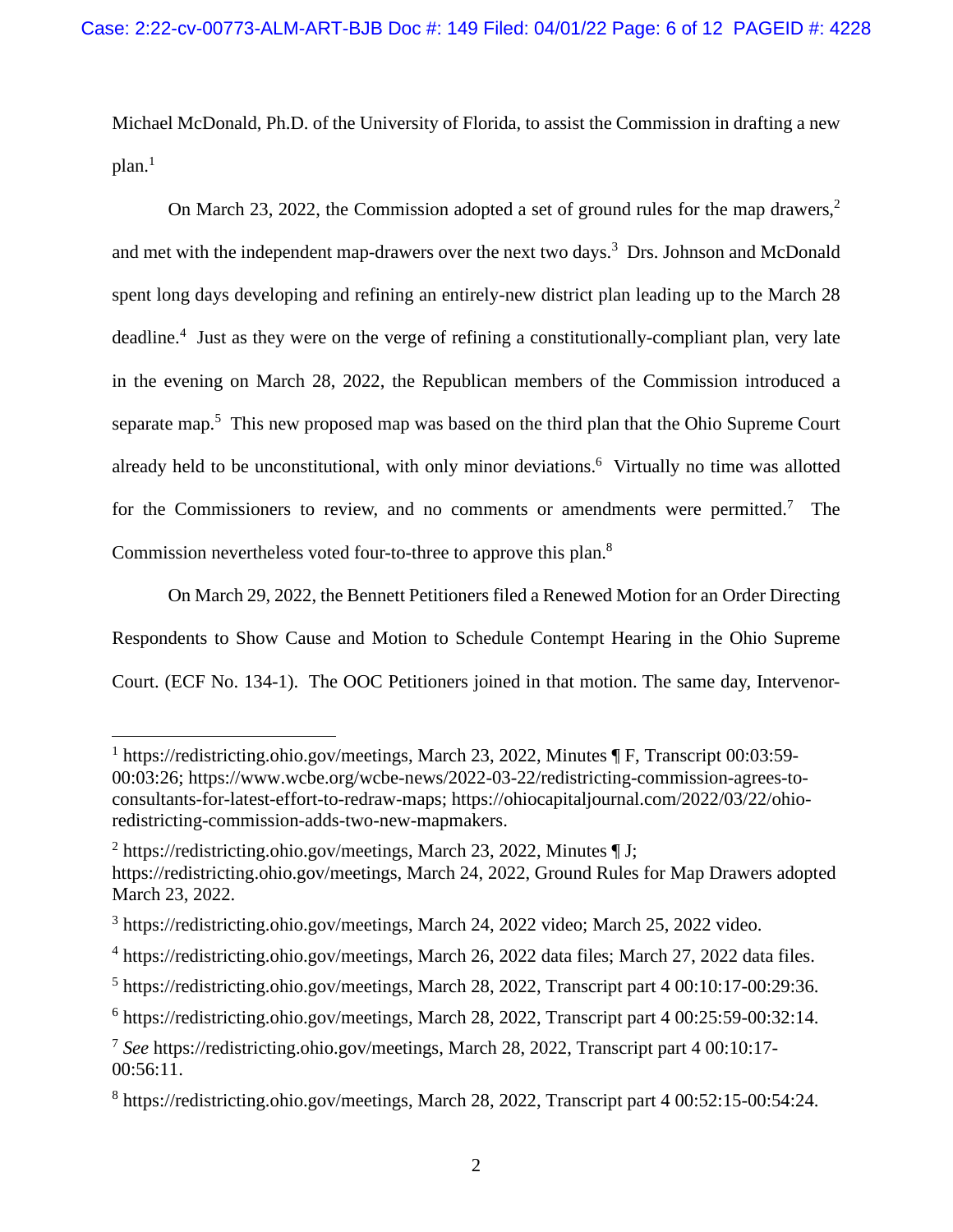Defendants League of Women Voters of Ohio and A. Philip Randolph Institute filed a similar Motion for an Order Directing Respondents to Show Cause for Why They Should Not be Held in Contempt of the Court's March 16, 2022 Order in the Ohio Supreme Court. (ECF No. 142-1). Both motions remain pending, and the parties are in the midst of briefing the constitutionality of the March 28 plan. The Ohio Supreme Court has not yet issued any indication on when it may rule on the Commission's recently adopted March 28 map.

In addition, during a hearing before this Court on March 30, 2022, Secretary of State LaRose announced that a General Assembly map would need to be finalized by April 20, 2022, in order to allow a primary election to proceed on August 2, 2022.

## **LEGAL STANDARD**

The Court may appoint a special master to "perform duties consented to by the parties," to "hold[] trial proceedings and make or recommend findings of fact on issues to be decided without a jury if appointment is warranted by . . . some exceptional condition," or to "address pretrial and posttrial matters that cannot [otherwise] be effectively and timely addressed" by the Court. Fed. R. Civ. P. 53(a). "Before appointing a master, the court must give the parties notice and an opportunity to be heard." Fed. R. Civ. P. 54(b)(1). Any party may suggest candidates for the special master appointment. *Id.* Additionally, the order appointing the special master "must direct the master to proceed with all reasonable diligence" and must state:

- (A) the master's duties, including any investigation or enforcement duties, and any limits on the master's authority under Rule 53(c);
- (B) the circumstances, if any, in which the master may communicate ex parte with the court or a party;
- (C) the nature of the materials to be preserved and filed as the record of the master's activities;
- (D) the time limits, method of filing the record, other procedures, and standards for reviewing the master's orders, findings, and recommendations; and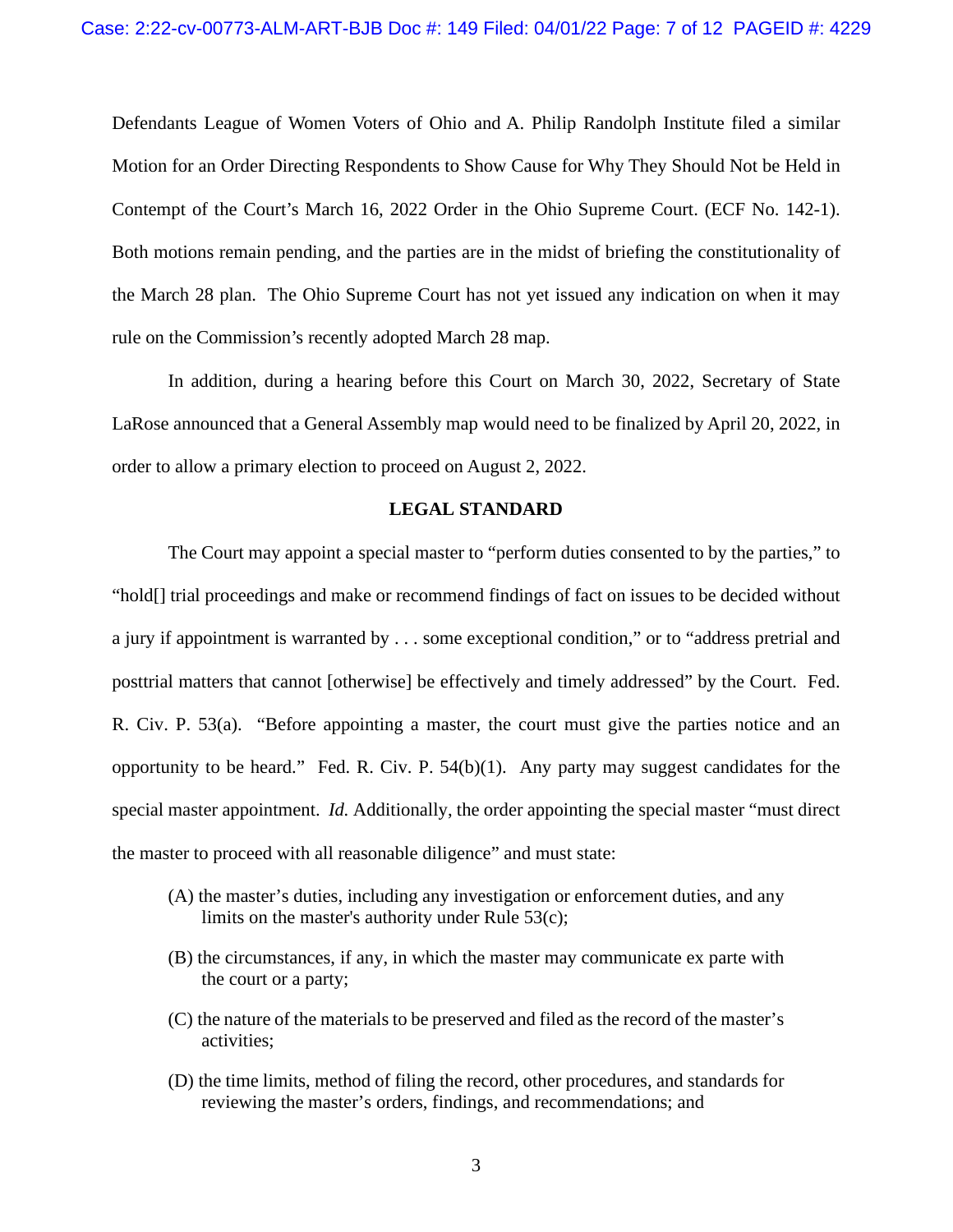(E) the basis, terms, and procedure for fixing the master's compensation under Rule 53(g).

Fed. R. Civ. P. 53(b)(2). Once appointed, a special master has the authority to "regulate all proceedings," "take all appropriate measures to perform the assigned duties fairly and efficiently," and to compel and take evidence for an evidentiary hearing. Fed. R. Civ. P. 53(c).

## **ARGUMENT**

If the ongoing state court proceedings do not result in adoption of a district plan in time, this Court may need to order the implementation of an appropriate district plan for 2022. At this time, the OOC Petitioners anticipate that the parties to this litigation may ask this Court to review at least four potential General Assembly district plans: (1) the 2011 General Assembly district plan; (2) the General Assembly district plan adopted by the Ohio Redistricting Commission on March 28, 2022; (3) the plan developed by the Ohio Redistricting Commission's two independent map-drawers (the Johnson/McDonald plan or the independent plan), or a derivative of that plan proposed by the intervenors; and (4) the plan proposed by the Bennett Petitioners (the Rodden plan).

The advice and consultation of a special master who possesses specialized knowledge and expertise in this area of redistricting would be beneficial to the Court, as it considers whether a proposed remedial plan is properly apportioned and complies with the requirements of federal and state law. To be clear, the OOC Petitioners do *not* anticipate that the special master would draft a plan, but would instead advise and assist the Court in evaluating any remedial plans presented and the expert declarations and/or testimony in support of those plans.

Federal courts have regularly appointed special masters to assist with evaluating or drawing constitutionally compliant district maps. *See, e.g.*, *Larios v. Cox*, 306 F. Supp. 2d 1212, 1213 (N.D. Ga. 2004) (appointing a special master to draw Georgia General Assembly plans after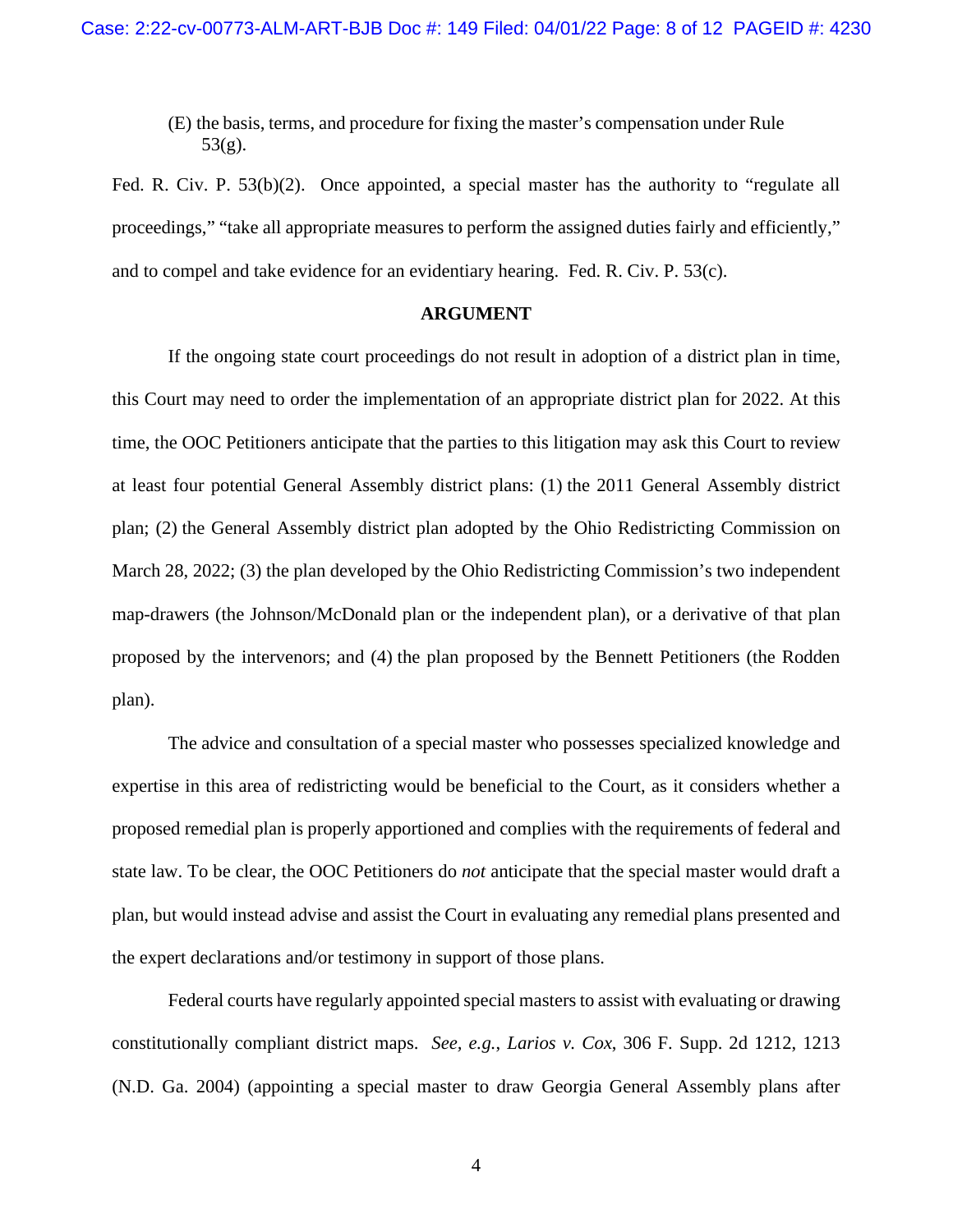holding existing maps to be invalid, as violating one person-one vote principle); *Covington v. North Carolina*, No. 1:15-CV-399, 2017 WL 5992358, at \*3 (M.D.N.C. Dec. 1, 2017), *aff'd in relevant part*, 138 S. Ct. 2548 (2018) (noting that court had "determined that appointment of a Special Master was necessary because of the 'fast approaching filing period for the 2018 election cycle … ."); *Bethune-Hill v. Virginia State Bd. of Elections*, 368 F. Supp. 3d 872, 873–74 (E.D. Va. 2019) (noting that court had appointed a special master to aid in redistricting process and adopting district map for Virginia House of Delegates proposed by special master); *see also Personhuballah v. Alcorn*, 155 F. Supp. 3d 552, 556 (E.D. Va. 2016) (noting that court had appointed a special master); *Rodriguez v. Pataki*, 207 F. Supp. 2d 123, 124–25 (S.D.N.Y. 2002) (concluding that "[p]reparing a timely and suitable plan of congressional districts thus presents an exceptional condition that requires the appointment of a Special Master to assist the Court" and appointing special master).

The OOC Petitioners respectfully submit that the Court should adopt a similar approach here and appoint a special master for the purpose of providing advice, consultation, and assistance to the Court in evaluating and analyzing the Ohio General Assembly district plans and maps proposed by the parties in the event that ordering the implementation of such a map becomes necessary based upon the outcome of the Ohio state proceedings.

#### **CONCLUSION**

For all of the foregoing reasons, the OOC Petitioners respectfully request that the Court enter an order directing that:

> (A)A special master shall be appointed pursuant to Federal Rule of Civil Procedure 53 to assist and advise the Court on the redistricting remedy;

> > 5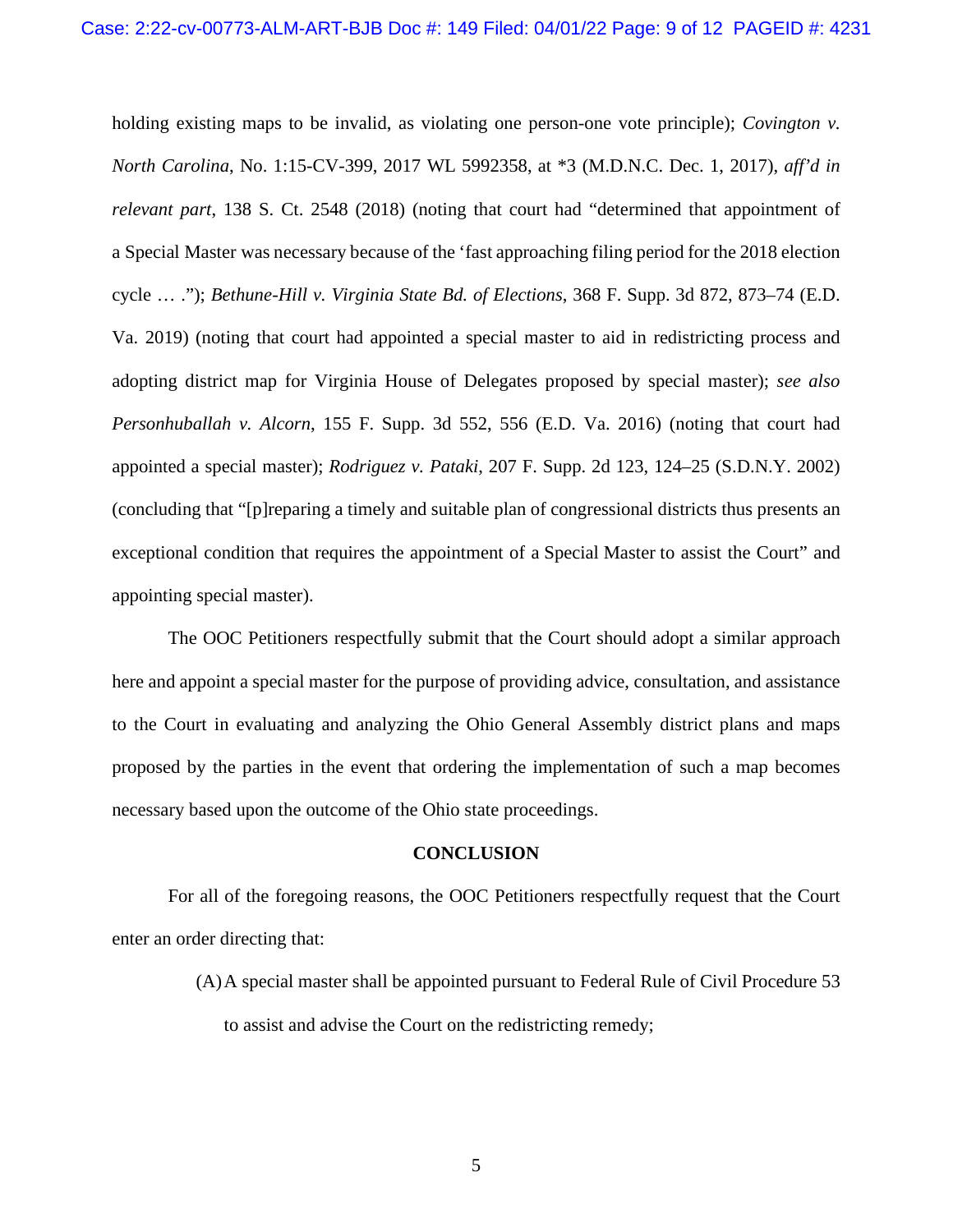- (B) The parties shall submit the names and qualifications of candidates to serve as special master not later than April 6, 2022; and
- (C) The parties shall submit any comments and objections on the possible candidates for special master not later than April 8, 2022.

Dated April 1, 2022

Respectfully submitted,

/s/Christina J. Marshall Christina J. Marshall (Ohio Bar No. 0069963)  *Trial Attorney*  MILLER, CANFIELD, PADDOCK AND STONE, P.L.C. 1100 Superior Avenue E, Suite 1750 Cleveland, OH 44114 (248) 267-3256 marshall@millercanfield.com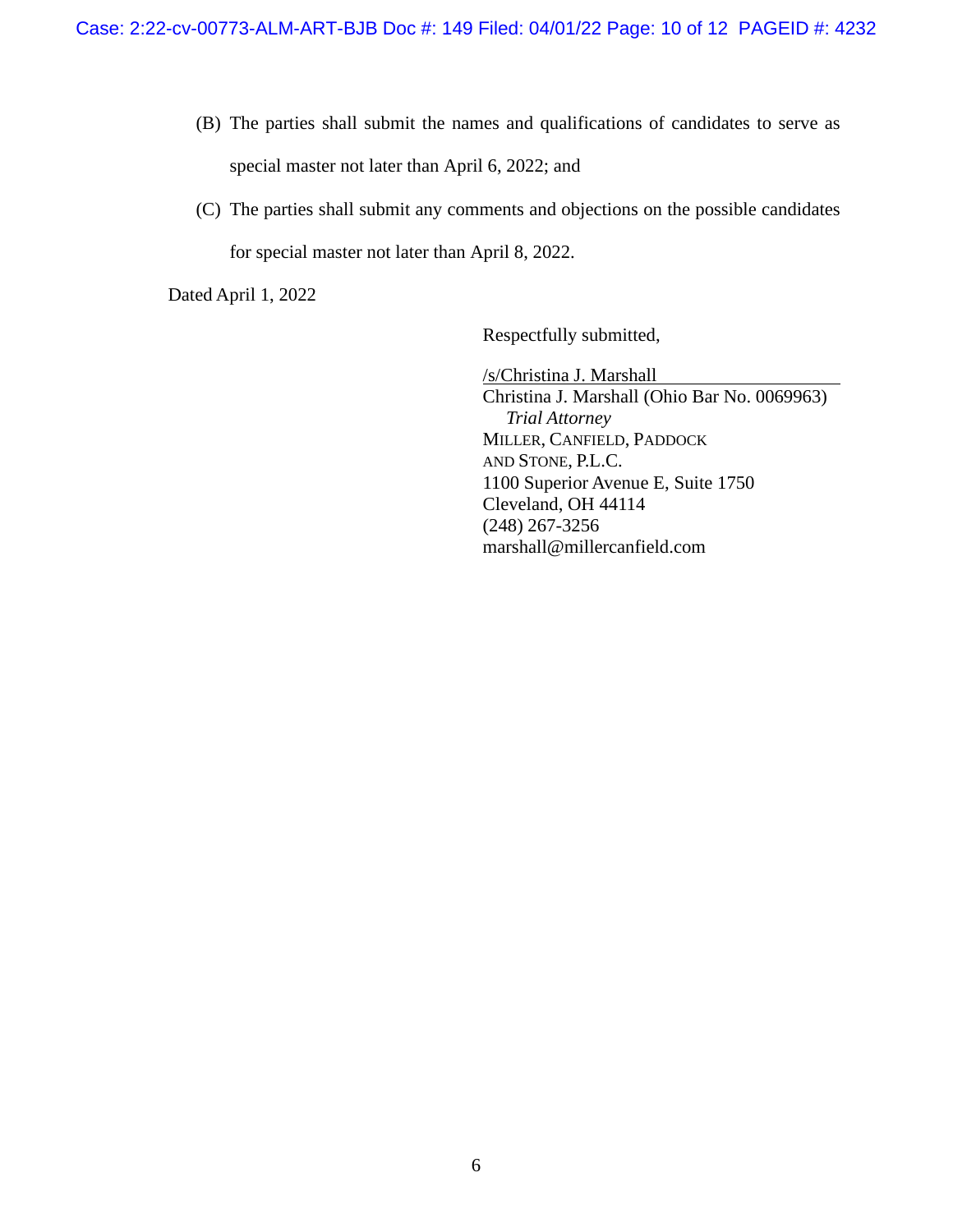Alicia L. Bannon\* Yurij Rudensky (*pro hac vice*) BRENNAN CENTER FOR JUSTICE AT NYU SCHOOL OF LAW 120 Broadway, Suite 1750 New York, NY 10271 Tel: (646) 292-8310 Fax: (212) 463-7308 bannona@brennan.law.nyu.edu rudenskyy@brennan.law.nyu.edu

\**pro hac vice* forthcoming

Peter M. Ellis REED SMITH LLP 10 South Wacker Drive, 40th Floor Chicago, IL 60606 Tel: (312) 207-1000 Fax: (312) 207-6400 pellis@reedsmith.com

Brian A. Sutherland (*pro hac vice*) REED SMITH LLP 101 Second Street, Suite 1800 San Francisco, CA 94105 Tel: (415) 543-8700 Fax: (415) 391-8269 bsutherland@reedsmith.com

Ben R. Fliegel (*pro hac vice*) REED SMITH LLP 355 South Grand Avenue, Suite 2900 Los Angeles, CA 90071 Tel: (213) 457-8000 Fax: (213) 457-8080 bfliegel@reedsmith.com

*Attorneys for Intervenor-Plaintiffs The Ohio Organizing Collaborative, et al.*